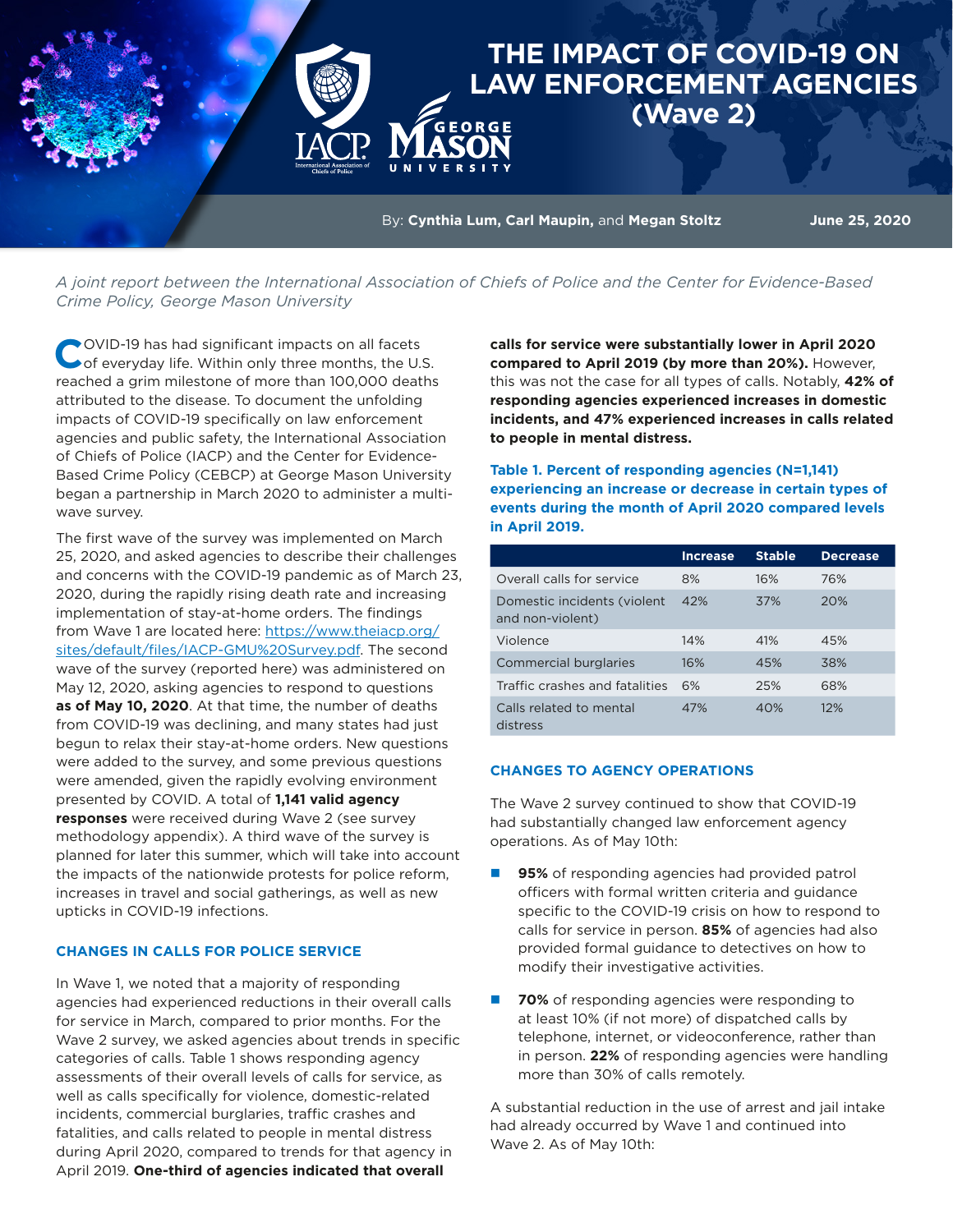# **THE IMPACT OF COVID-19 ON LAW ENFORCEMENT AGENCIES (Wave 2)**

- **72%** of responding agencies had formally and officially mandated their officers to reduce the use of physical arrests for minor offenses (this finding was similar at Wave 1).
- **73%** of responding agencies noted that the jail or correctional facility that intakes agency arrestees had restricted the types of arrestees they would intake (e.g., misdemeanants or those who appeared ill) because of COVID-19. This was up from the 65% of agencies who noted this during Wave 1.

Although slightly down from the trends reported in Wave 1, a substantial proportion of agencies continued to limit their proactive and community engagement activities as of May 10th (we note that 3-4% of the 1,141 agencies in this sample did not respond to these questions):

- **53%** of responding agencies continued to formally limit self-initiated or proactive enforcement behaviors (traffic or pedestrian stops), which was less than in Wave 1 (61%).
- **64%** had continued to formally limit communityoriented policing activities, also less than in Wave 1 (73%).

By early April, at least 42 states in the U.S. had implemented stay-at-home orders, most of which did not start expiring until May.<sup>1</sup> This meant that many jurisdictions in April might have had to contend with enforcing physical distancing and stay-at-home regulations for businesses and individuals. As of May 10th:

- **39%** of responding agencies (similar to Wave 1) had adopted formal policies to proactively increase community presence at certain places, specifically in response to new COVID-19 challenges (grocery stores, hospitals, or other public spaces).
- **63%** of responding agencies had provided formal criteria and guidance for officers about enforcing physical distancing regulations (this was a new question in the Wave 2 survey).

Given these significant changes in both agency operations and crime, we asked agencies about their communication activities with the public:

19% of responding agencies had led an official press conference specifically addressing law enforcement activities and concerns of COVID-19.

- **66%** of responding agencies had not significantly changed their use of social media to communicate with the public, while **27%** had increased their use of social media because of COVID.
- **1 79%** of agencies rated themselves as "excellent" or "good" in their ability to answer the community's questions and concerns about COVID-19 with confidence (similar to Wave 1).

We continued to ask agencies about their hiring and training of new officers during this time, but set the cutoff date as April 30, 2020 due to the ending of some stayat-home orders at the beginning of May. **As of April 30th:**

- **35%** of responding agencies had suspended academy training without offering an alternative, similar to findings at Wave 1.
- However, **31%** of agencies, although suspending their in-person academies, had provided some training using online platforms (an increase from the 18% noted during Wave 1). Much fewer agencies (**16%**) were using a hybrid online/in-person approach, and **13%** of agencies had continued in-person training.
- **43%** of agencies were continuing their recruitment and hiring activities during this period of time, which was down from the 52% reported at Wave 1.

## **COVID-19 PREPAREDNESS**

At the start of the pandemic and as noted from the Wave 1 results, agencies had quickly responded to COVID-19, and the majority had already provided some form of training and guidance to their officers as well as personal protective equipment (PPE) to ensure officer safety. Preparedness continued through April. As of May 10th:

- 83% of responding agencies had provided all officers with specific and formal training on how to prevent contracting COVID-19.
- Of those who had provided their officers with training, the source of training usually came from the CDC (**37%**) or other state or local health agency (**43%**).
- **76%** of responding agencies stated that they had enough PPE to sustain employees for at least 30 days (an additional **17%** had enough PPE for at least the next two weeks).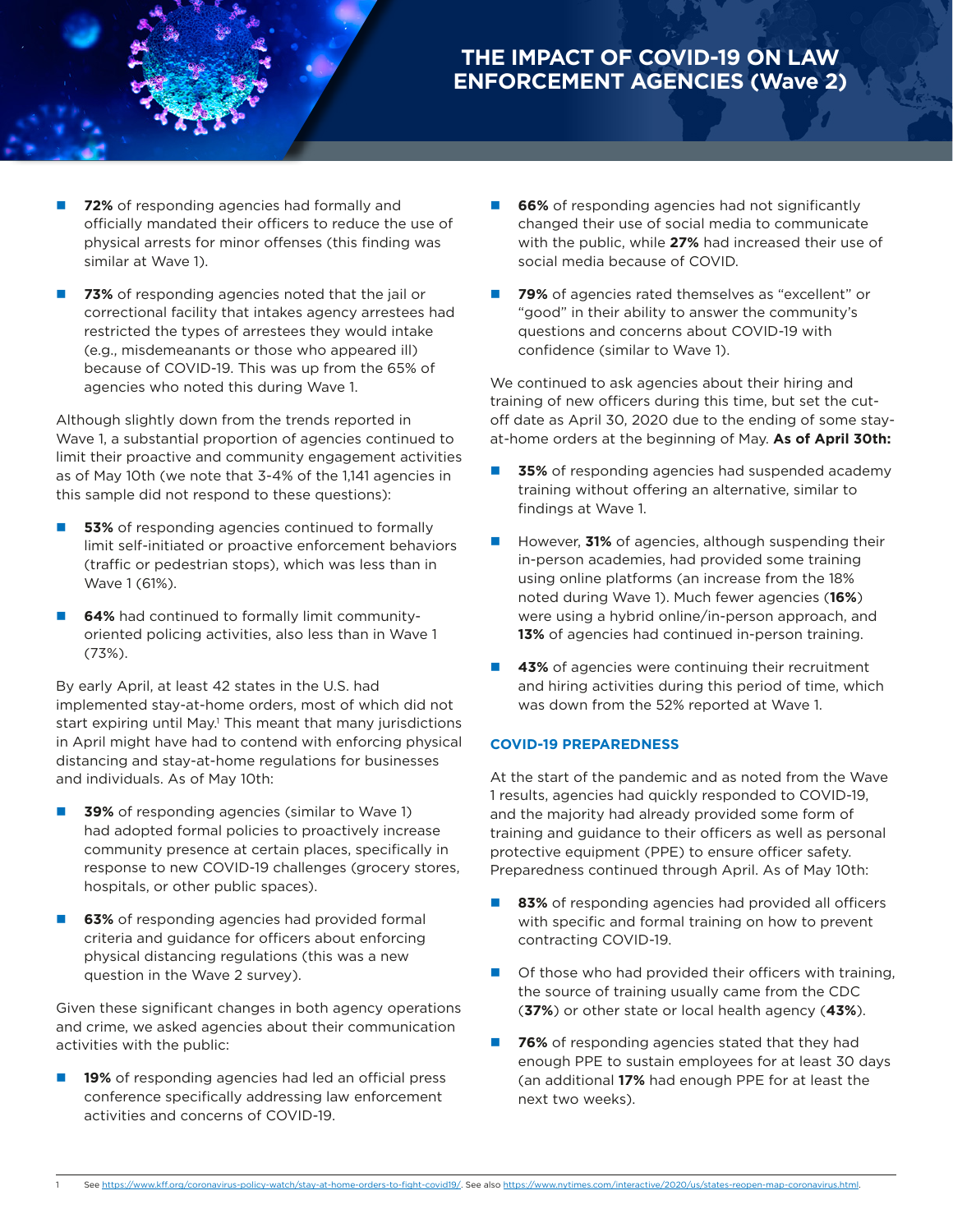

- Only 5% of agencies did not have enough PPE to last one more week or did not have any PPE at all.
- **62%** of responding agencies received their PPE supply internally or through their local municipality, while another **13%** received the majority of PPE from donations and private companies and individuals. As of May 10th, only **2%** of agencies relied on the federal government for PPE supplies.
- The most common forms of PPE supplies that agencies had were face masks for nose/mouth covering (**94%**), gloves (**96%**), and disinfectants (**95%**).
- **74%** of responding agencies had tasked their first-line supervisors with regularly inspecting, monitoring, and supervising the use of PPE – a significant increase from Wave 1 (57%).
- Agency confidence in sustaining provisions of PPE was also much higher in Wave 2 compared to the Wave 1 survey. **74%** of respondents rated their abilities as "excellent" or "good" (up from 53% in Wave 1).

#### **WORKFORCE CHANGES2**

The impact of the COVID-19 pandemic on civilian and officer human resources remains a rapidly evolving area. Since Wave 1, these proportions have readjusted, given the reopening of some states. As of May 10th:

- **46%** of responding agencies indicated that less than 10% of its civilian workforce was working remotely. This is up from the 11% noted in the Wave 1 survey, suggesting that in some agencies, civilian employees had returned to in-person work by the beginning of May.
- However, similar to Wave 1, **18%** of responding agencies still had 75% of its civilian workforce working remotely.
- Similar to Wave 1, **30%** of responding agencies confirmed that COVID-19 had led to a decrease in the average number of hours civilian employees worked.

During Wave 2, we asked additional questions of agencies concerning officer overtime and sick leave for both COVID-19 and non-COVID reasons. As of May 10th:

**46%** of responding agencies noted that overtime hours worked by officers had decreased (while 12% reported an increase and 37% reported no change).

- **60%** of responding agencies did not report noticeable officer sick leave due to COVID. However, **28%** reported a 1-5% reduction in officer workforce due to COVID-19 infections or quarantining, and another **8%** reported 5% or more of their officer workforce was on sick leave due to COVID-19.
- n **These percentages were still relatively lower than the proportion of officers on sick leave due to other reasons** (38% of agencies reported 1-5% on non-COVID sick leave, and about 9% of agencies reporting 5% or more of their officer workforce on leave due to non-COVID reasons).
- By the Wave 2 survey, agencies were more confident about managing officers exposed to COVID-19 in the field. On a scale of 1 to 5, with 1 being "very poor" and 5 being "excellent," **agencies had rated themselves 3.7 in Wave 1, but by Wave 2 had increased this average rating to 4.2**.

#### **BUDGET CONCERNS**

During Wave 2, we asked additional questions of agencies related to budget concerns and COVID-19:

- **36%** of agencies anticipated budget reductions of less than 10% in the fiscal year 2021; **34%** anticipated budget cuts between 10% and 20%; **25%** expected budget cuts greater than 20%.
- When asked to rank what aspects of operations would be most affected by budget cuts, **31%** of agencies ranked staffing as most affected, while **25%** felt capital improvements would be most affected. The next highest-ranked anticipated cuts were for equipment maintenance and replacement.

## **IDEAS AND RECOMMENDATIONS FOR AGENCIES TO CONSIDER**

 Given these findings, agencies should consider planning for increases in certain types of calls for service (domestic and family violence, individuals in mental distress) in the event of another wave of COVID-19 infections or stay-at-home orders. Plans should include implementing problem-solving activities that attempt to address vulnerable individuals proactively. Agencies should consider developing protocols to ensure that victims can continue to request help safely and link victims directly with victim service providers.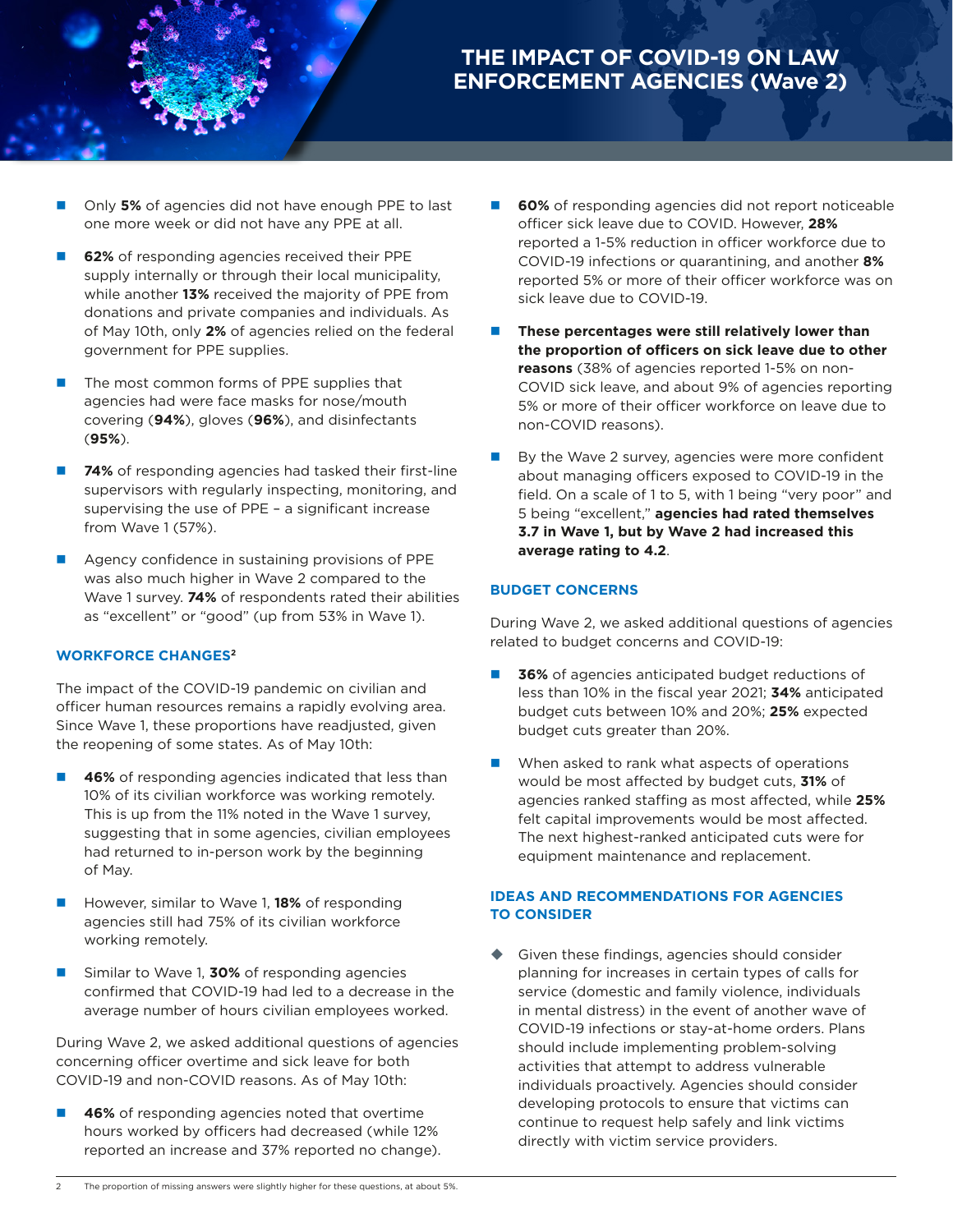# **THE IMPACT OF COVID-19 ON LAW ENFORCEMENT AGENCIES (Wave 2)**

- A significant number of agencies have transitioned to remote response to some calls for service. Agencies should carefully monitor both the costs and benefits of remote responses to police-community relationships as well as the effective delivery of public safety services. Some individuals or communities may be more (or less) amenable to remote response than others, and differential responses across communities should be monitored for service disparities.
- COVID-19 has reduced some of law enforcement's proactive community engagement activities. However, some agencies have used the pandemic as an opportunity to leverage other types of community engagement through social media, virtual meetings, and other outlets. Agencies might continue to use some of the strategies that worked well even after the pandemic subsides, adapting short-term fixes into long-term solutions.
- Enforcing stay-at-home and physical distancing orders has presented new challenges to law enforcement agencies. Officials should work closely with community members and government officials to understand their precise legal responsibilities in enforcing these orders.<sup>3</sup> Agencies should also consider how they might promote voluntary compliance with orders effectively, fairly, and safely, and in collaboration with various communities. There should be a unified, consistent, and clearly understood approach across the organization regarding order enforcement.
- Both Waves 1 and 2 surveys hint that police academies may have been not well-equipped for agile adaptation during COVID compared to other learning institutions such as colleges and universities. Police academies

might consider consulting with local universities to learn about and validate online learning strategies and techniques, especially in subjects that may be harder to teach online (judgment, social skills, and emotional intelligence). A new learning environment may also present opportunities to include training that reflects the evidence-base for effective and fair policing, as well as to test the effectiveness of alternative forms of training.

 Finally, pandemic restrictions, changing social norms, and law enforcement responses may disproportionately affect communities of color. Further challenges to police-community relations will also be raised by current protests and reform movements on top of the changing landscape of public safety that COVID-19 presents. We hope to better understand some of these issues in the next survey wave. However, agencies should carefully consider and analyze the differential impacts of their activities across different groups and communities within their jurisdictions, and find ways to ensure that their response does not exacerbate criminal justice disparities.

## **CITATION FOR THIS BRIEFING**

Lum, C., Maupin, C., & Stoltz, M. (2020). *The Impact of COVID-19 on Law Enforcement Agencies (Wave 2).* A joint report of the International Association of Chiefs of Police and the Center for Evidence-Based Crime Policy.

*Note: A more detailed analysis of this multi-wave survey is forthcoming by the authors.*

*A joint report between the International Association of Chiefs of Police and the Center for Evidence-Based Crime Policy, George Mason University*